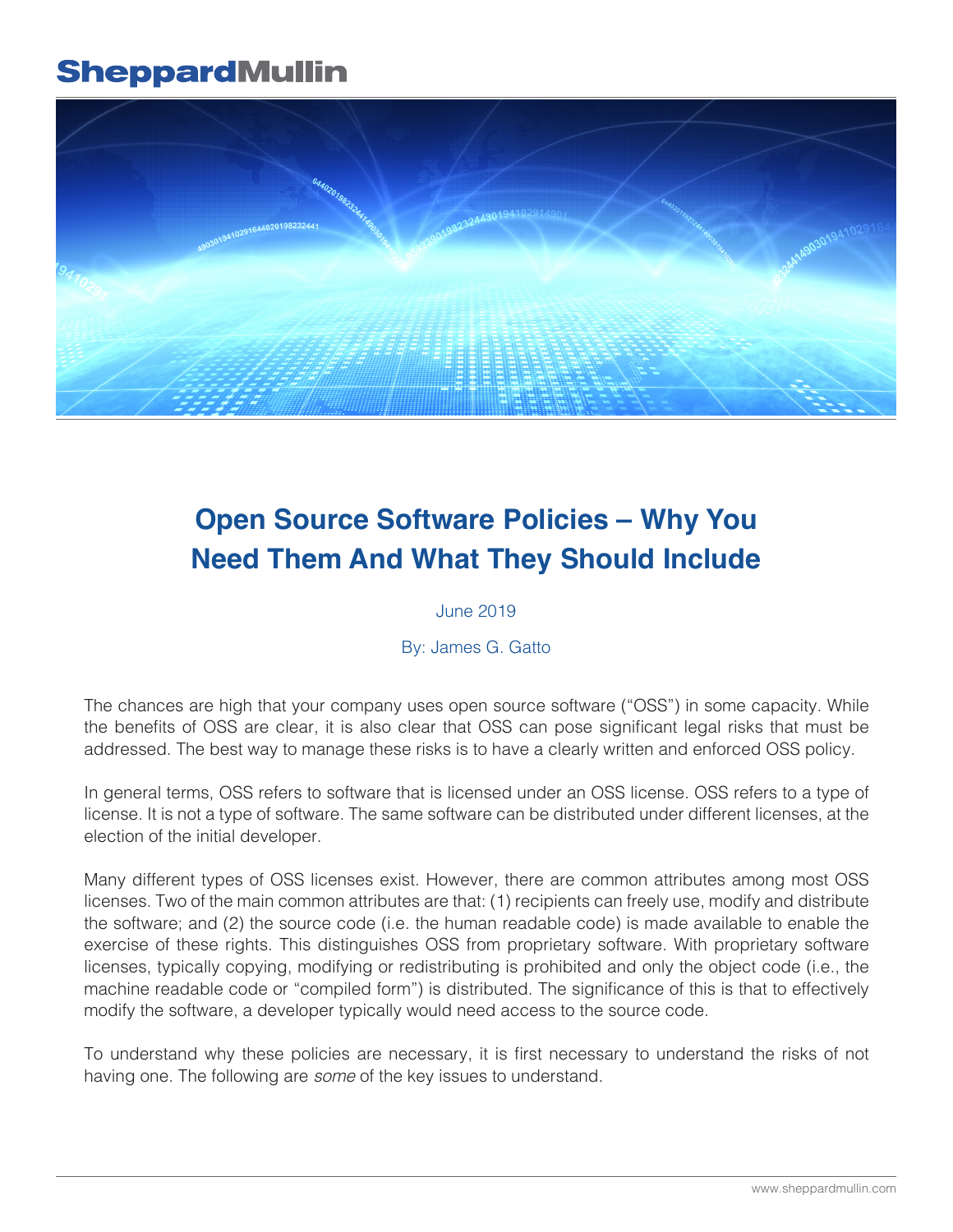#### **Why OSS Policies are a Must To Avoid Legal Risk**

#### *Tainting*

Perhaps the biggest risk in using OSS is that it may impact proprietary software, including the potential requirement to make the source code for that software available to others. This is often referred to as OSS "tainting" of proprietary software. Some OSS licenses (e.g., the GPL license) require that if any software contains or is derived from any GPL-licensed code, then that software must be licensed under the terms of the GPL license. Two significant ramifications of this are that: i) the source code for that software must be made available to recipients of the software; and ii) recipients must have the right to copy, modify and redistribute that software at no charge. This can be devastating if that software is intended to be proprietary software.

This risk is not theoretical. A number of OSS enforcements have been successful. There is a growing trend in the enforcement of OSS license compliance. The trend is a movement from enforcement by OSS advocacy groups (such as the [Free Software Foundation](http://www.fsf.org/) or the [Software Freedom Law Center](https://www.softwarefreedom.org/)) to enforcement by commercial entities against other companies, such as a decision we [reported](http://www.jdsupra.com/legalnews/important-open-source-ruling-confirms-74458) in *Artifex Software, Inc. v. Hancom, Inc*.

#### *OSS Concerns with SaaS*

Under the GPL licenses, and many other OSS licenses, obligations that can result in tainting are triggered when software that contains or is derived from the GPL code is *distributed*. However, a growing number of OSS licenses (e.g., the Affero GPL license) include obligations that are triggered when such software is accessed by a third party over a network. For these "network access" licenses, obligations may be triggered by running OSS in a cloud or SaaS deployment, even if such OSS is not actually distributed. Due to the fact that with most cloud-based deployments the software is not distributed, many developers are lulled into a false sense of security that there are no OSS implications with such deployments. The reality is there are a growing number of OSS licenses that have significant legal implications, even when the OSS is not distributed, but accessed over a network. For more information on these issues, see [Not](https://www.jdsupra.com/legalnews/not-every-open-source-cloud-has-a-40343/) [Every OSS Cloud Has A Silver Lining](https://www.jdsupra.com/legalnews/not-every-open-source-cloud-has-a-40343/).

#### *New Use Cases*

The legal ramifications of using OSS under any particular license depends on the use case. Typically, running OSS internally within an organization, without distribution or third party access, imposes few if any legal obligations. Often, these uses are routinely approved by OSS policies. However, it is important to recognize that future business plans may change this use. For instance, the OSS may later be packaged and distributed (e.g., white-labelled) or the OSS may be used to run an online service for third parties. A change in use case may trigger different legal obligations depending on the terms of the relevant OSS license. These future uses may cause problems if the OSS legal issues are not analyzed as this shift in business strategy occurs. If there is no policy in place to revisit the suitability of OSS as use cases change, unintended consequences can result.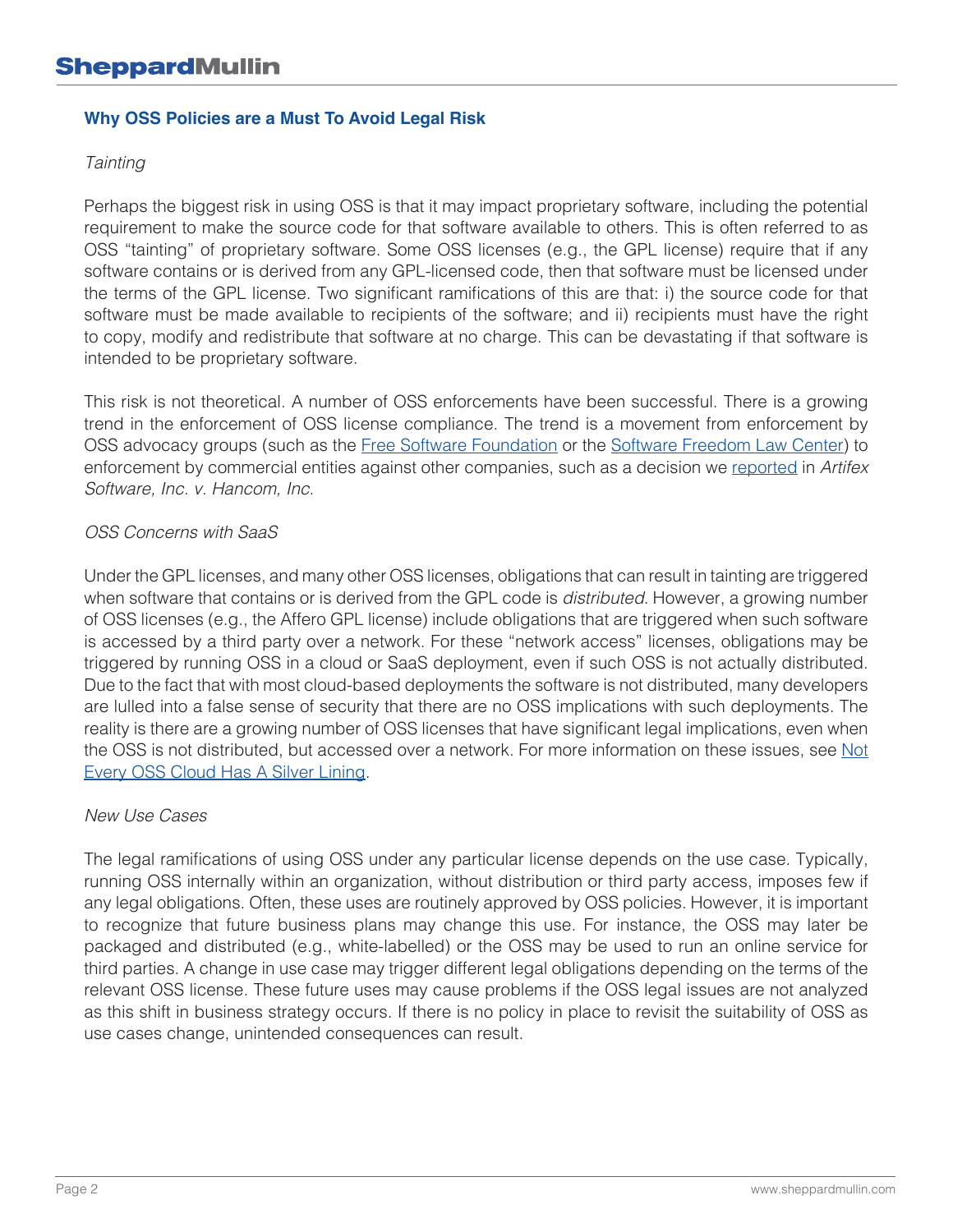#### *Patent Issues With Open Source Licenses*

Significant patent issues can arise with OSS licenses. Many OSS licenses include patent express patent license grants and some arguably trigger an implied license. Certain OSS licenses require that you grant others a patent license relating to the use of certain OSS Components, any modifications you make and/or software in which the OSS components are included. In some cases, the license extends only to the OSS Component and/or modifications. In other cases, it can extend more broadly to software that includes the OSS component. Some patent license grants cover existing patents, but some also cover future acquired patents.

Certain OSS licenses seek to deter a licensee from asserting certain patent infringement claims relating to the use of the OSS components by terminating the licensee's rights to use the OSS if it makes such an assertion. These provisions are often referred to as patent retaliation clauses. The scope of the patent retaliation provisions varies among OSS licenses. Many companies are surprised at the scope of these patent provisions, which in some cases can be quite broad. Depending on the OSS license, these patent deterrent provisions can arise when you use OSS, release software under an OSS license, you contribute code to an OSS project or based on other conditions. Historically, OSS was not involved in patent infringement litigation as much as commercial software. This is changing. For all of these reasons, the interplay between OSS and patents has become more complex.

#### *Assumption of Legal Obligations*

Usually, OSS is provided as-is and with disclaimers of warranties, indemnities, or other liabilities. However, certain OSS licenses require that if recipients make a commercial distribution of software including OSS Components, the recipients may assume certain legal obligations such as indemnifying upstream developers for certain legal claims. One example is the Eclipse Public License v 1.0 which states in part:

While this license is intended to facilitate the commercial use of the Program, the Contributor who includes the Program in a commercial product offering should do so in a manner which does not create potential liability for other Contributors. Therefore, if a Contributor includes the Program in a commercial product offering, such Contributor ("Commercial Contributor") hereby agrees to defend and indemnify every other Contributor ("Indemnified Contributor") against any losses, damages and costs (collectively "Losses") arising from claims, lawsuits and other legal actions brought by a third party against the Indemnified Contributor to the extent caused by the acts or omissions of such Commercial Contributor in connection with its distribution of the Program in a commercial product offering.

#### *Compliance Obligations*

Certain OSS licenses require compliance with various obligations, including the obligations to keep the license information and copyright notices intact, provide attribution notices that identify the copyright holder, identify modifications you make to the software, refrain from using the developer's name to promote your software, in some cases to make source code available and/or other obligations. It is important to comply with these obligations. The primary basis for OSS license enforcement actions is lack of compliance with license obligations.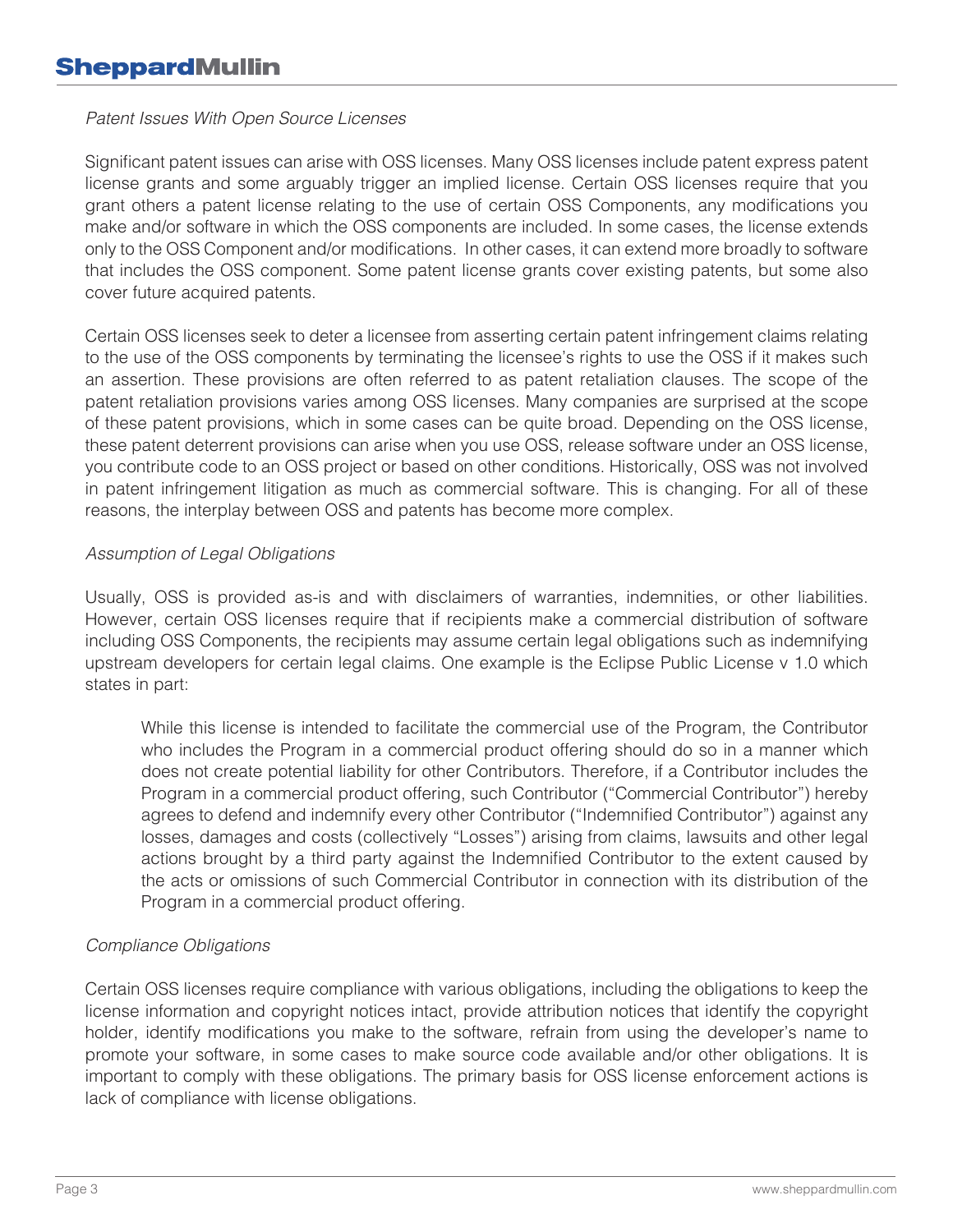### *Dual Licenses*

A growing number of OSS is distributed under a dual (or multi) license scenario. Sometimes the licenses are two different OSS licenses. Sometimes, there is one or more OSS license and a commercial license. In some instances, a downstream user is able to freely select between two (or more) licenses. In other cases, a choice has been made that is binding on the recipient. For example, in some cases, if you use the OSS with other OSS, you can use an OSS license. But if you desire to use the OSS with commercial software, you need to obtain a commercial license.

#### *Contributing Back to the Community*

The OSS model is a community-based model. Many developers that use OSS also want to contribute back to the community. This can be beneficial, but can create legal issues in some situations. First, it is important to understand that there are different scenarios under which an entity can contribute OSS, including:

- a. **Company Managed OSS Project** Company develops software, releases it under an OS license and runs a managed project for the software (with contributions from others);
- b. **Company Distributes Under OSS License** Company develops software, releases it under an OSS license for others to use and modify, with no continuing commitment by company to manage a project around the OSS;
- c. **Company Modifies Existing OSS** Company modifies/enhances an existing OSS application and releases a modified version under OS license (this could include a fork of an existing OS application or making bug fixes/patches);
- d. **Company Contribution to Managed Project**  Company contributes to an existing OSS managed project, which may have a Contributors License Agreement (CLA)
- e. **Personal Contribution** Company employee wishes to contribute OS personally

The legal (and business) considerations for contributing OSS differ under these different scenarios.

For these and other reasons, knowing, approving and managing the OSS your company uses, modifies, contributes, and/or distributes is critical. To do this, your company must have an OSS policy.

### **What an OSS Policy Should Provide**

The considerations for an OSS policy will vary by company and in some cases by business group within a company. The following is a general guideline of some of the common elements of an OSS policy (primarily from a legal perspective). It is not necessarily comprehensive. Other business and technical issues need to be considered as well. For example, an OSS policy may address the following:

 1. **Identify and Educate Stakeholders** – crafting a good OSS policy starts with identifying the key stakeholders (business, legal, technical, etc.) and educating them on the opportunities and risks with OSS. It is often critical to get high-level buy in to have an effective policy that is actually implemented. It is also important, as much as possible, to integrate the policy into existing work flow. This can vary widely by company and/or business unit.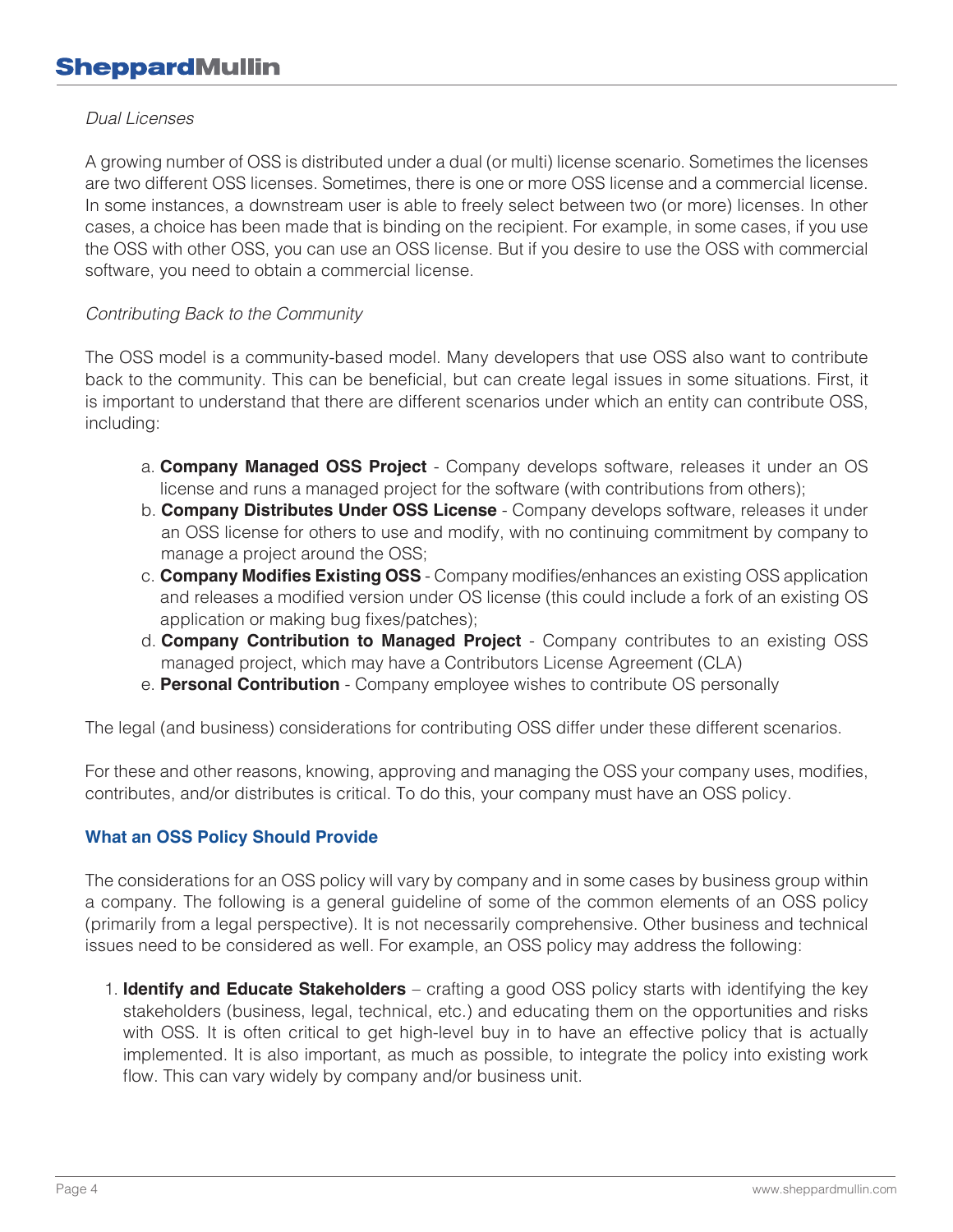- 2. **Identify OSS Business Objectives** companies must identify the key business and legal objectives that will drive the OSS policy. The issues may vary widely by company. Some of the potential legal objectives may include:
	- a. Avoiding an obligation to release proprietary source code in connection with OSS
	- b. Avoiding the need to grant patent licenses (for some businesses that are not patent centric, this may not be as important).
	- c. Maintaining the ability to enforce patents without loss of OSS licenses
	- d. Avoiding unacceptable legal obligations/liabilities (e.g. providing indemnities)
	- e. Minimizing OSS compliance obligations and/or ensuring compliance when applicable.
	- f. Minimizing risks when contributing OSS under different scenarios
	- g. Reassessing the legal risks with certain OSS as business use cases change.
- 3. **Approval Process** The policy should provide an approval process for all OSS that is used, distributed and/or contributed. This can range from pre-approval of some licenses<sup>1</sup> and/or some use cases (e.g., where OSS is used internally only or is a standalone tool) to submitting a request for approval to the legal department on a case-by-case basis. This is one of the toughest choices and requires a balance between efficiency and legal certainty.
- 4. **Identification of OSS and Its Use** The policy should require identification of all OSS that is used, modified, contributed, or distributed by your company and the relevant license that governs use of that OSS component. It should also require identification of how the OSS is used. The OSS legal risks vary greatly depending on how a company uses OSS (e.g. internal use, SaaS deployments, external distribution and whether the OSS is standalone, linked to proprietary software or compiled with proprietary software) and the particular licenses. Any change in use case should trigger a new review.
- 5. **Patent Considerations** Depending on whether your company owns patents related to what the OSS is used for, you may need to deal with certain OSS licenses differently than if you do not. It is important to understand the scope of the patent license provisions in the relevant OSS licenses and ensure that your company's use, distribution or contribution of OSS does not inadvertently grant undesired patent licenses.
- 6. **Compliance** For approved OSS, it is necessary to ensure compliance with the OSS license terms. Developing an efficient process for doing so is important.
- 7. **Third Party Dealings** The policy should also address ensuring OSS issues are adequately addressed in third party contracts, development agreements, distribution agreements, acquisitions and other transactions. At a minimum, you want to be informed of any potential OSS to be used (and the relevant license) and have the right to approve or reject such use.
- 8. **Contributions of OSS** The policy should address business considerations and procedures for approval of releasing company developed software under an OSS license and creating or contributing to managed OSS projects. It is important to establish criteria for selection of an appropriate OSS license under which to do so and to understand any obligations on licenses impose on your contributions. Some OSS projects have a contribution license agreement. If so, this needs to be reviewed and approved. The approval process for contributions may also vary depending on the relative value of the contribution (bug fixes vs. important new functionality).
- 9. **Efficiency Considerations** Where feasible it is best to integrate the OSS policy processes into existing workflow. Each company has different existing processes for workflow and product approvals. It is efficient to develop OSS policies that fit within the existing workflows to the maximum extent possible.

<sup>1</sup> For example, some permissive licenses such as the BSD and MIT licenses are often approved for all use cases.